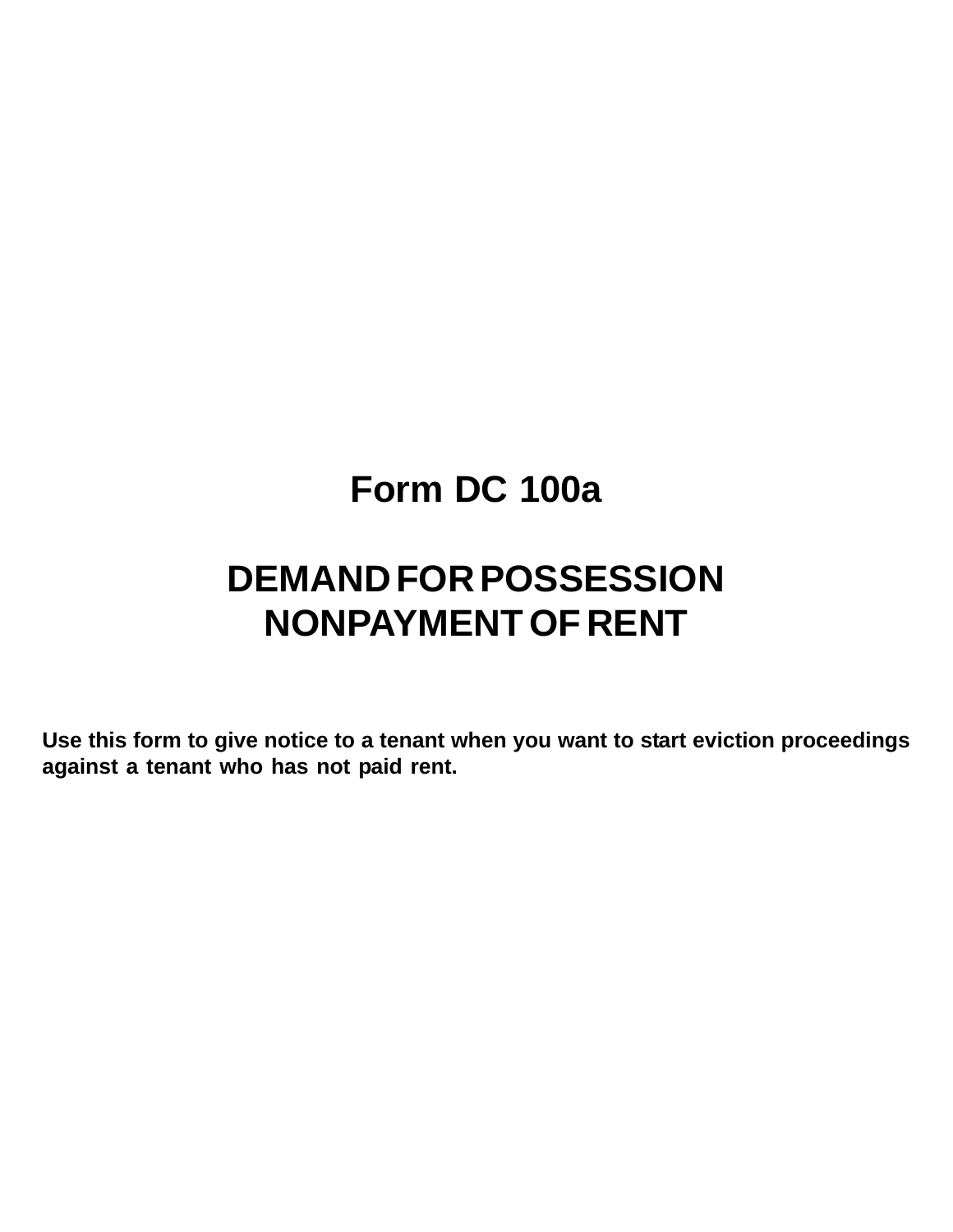# **NOTICE CHECKLIST**

Use the following checklist to make sure you have done all the steps that are needed.

# **DID YOU . . .**

| 1. | Complete the notice form?                                | <b>YES</b> |
|----|----------------------------------------------------------|------------|
| 2. | Sign the notice form?                                    | YES II     |
| 3. | Deliver the "Tenant's copy" of the notice to the tenant? | YES II     |
| 4. | Keep the "Court copy" of the notice for yourself?        | YFS.       |

If you cannot answer "yes" to all the above steps, you may have problems in your court case if you file a complaint with the court to evict a tenant.

**If you have questions about any step in the process, refer to page 3 of this booklet for details.**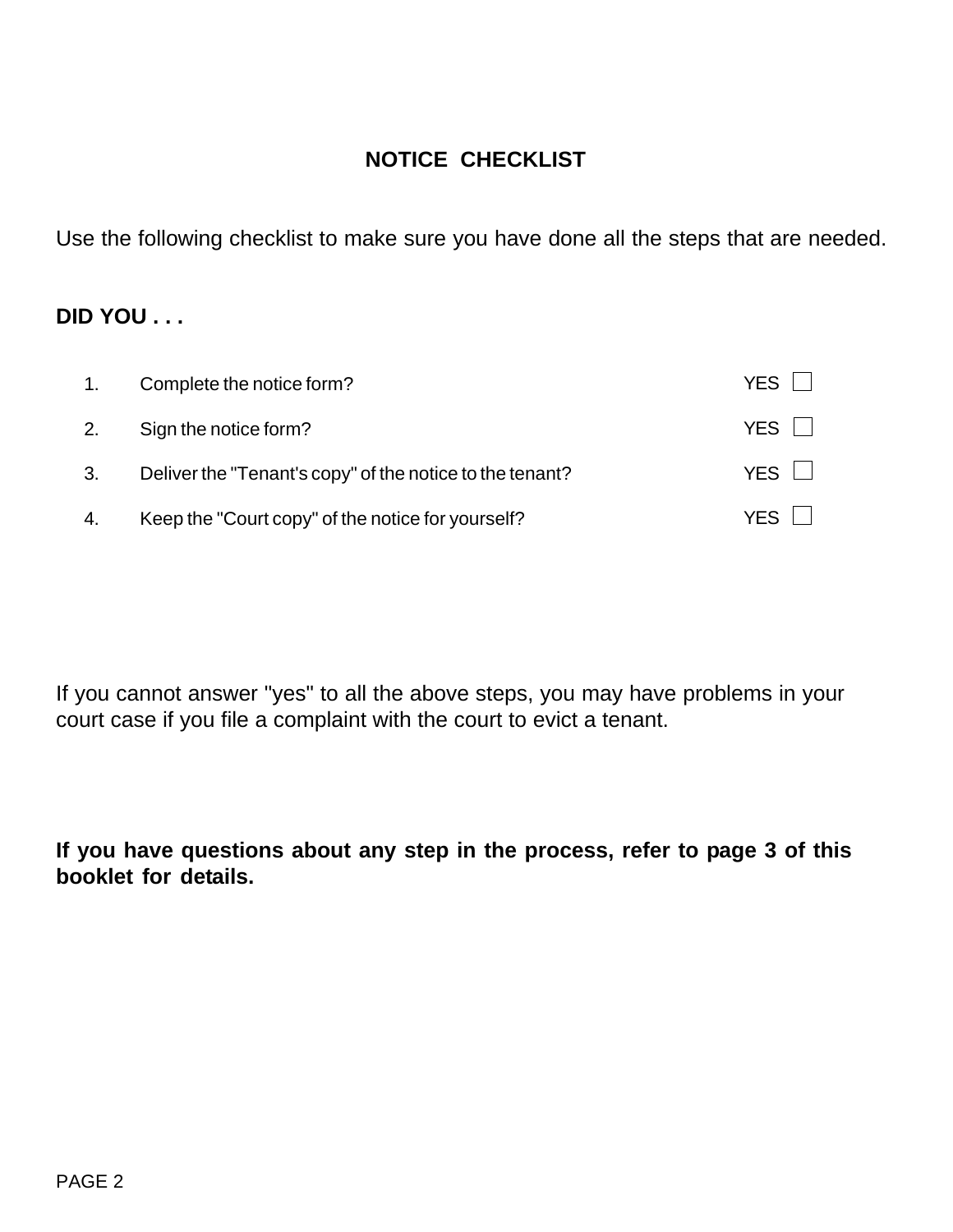## **INSTRUCTIONS FOR USING FORM DC 100a COMPLETING AND DELIVERING A DEMAND FOR POSSESSION**

#### **»» DEFINITION**

#### **Demand for Possession, Nonpayment of Rent**

A demand for possession for nonpayment of rent is used when a tenant has not paid the rent and the landlord wants the tenant to either pay the rent or move out or vacate the premises.

#### **»» PREPARING THE NOTICE**

Complete the form using the instructions on page 4.

#### **»» GETTING NOTICE TO THE TENANT**

#### **1. Serving (Delivering) the Notice**

You must "serve" the "Tenant's copy" of the demand for possession on the tenant. This can be done in one of three ways.

- delivering it personally to the tenant,
- delivering it on the premises to a member of the tenant's family or household, or an employee of the tenant, who is capable of understanding your instruction to deliver it to the tenant, with a request that it be delivered to the tenant, or
- sending it first-class mail addressed to the tenant at his or her last known address.

Some examples of improper service are slipping the demand under the tenant's door, leaving the demand outside the tenant's door, attaching the demand to the property, or mailing the demand by methods that require a signature.

#### **2. Complete the Certificate of Service**

Complete the Certificate of Service on the "Court copy" of the demand for possession using the instructions on page 4. This copy is for your records. Keep it in a safe place because you may need it later if you have to file a complaint for eviction with the court.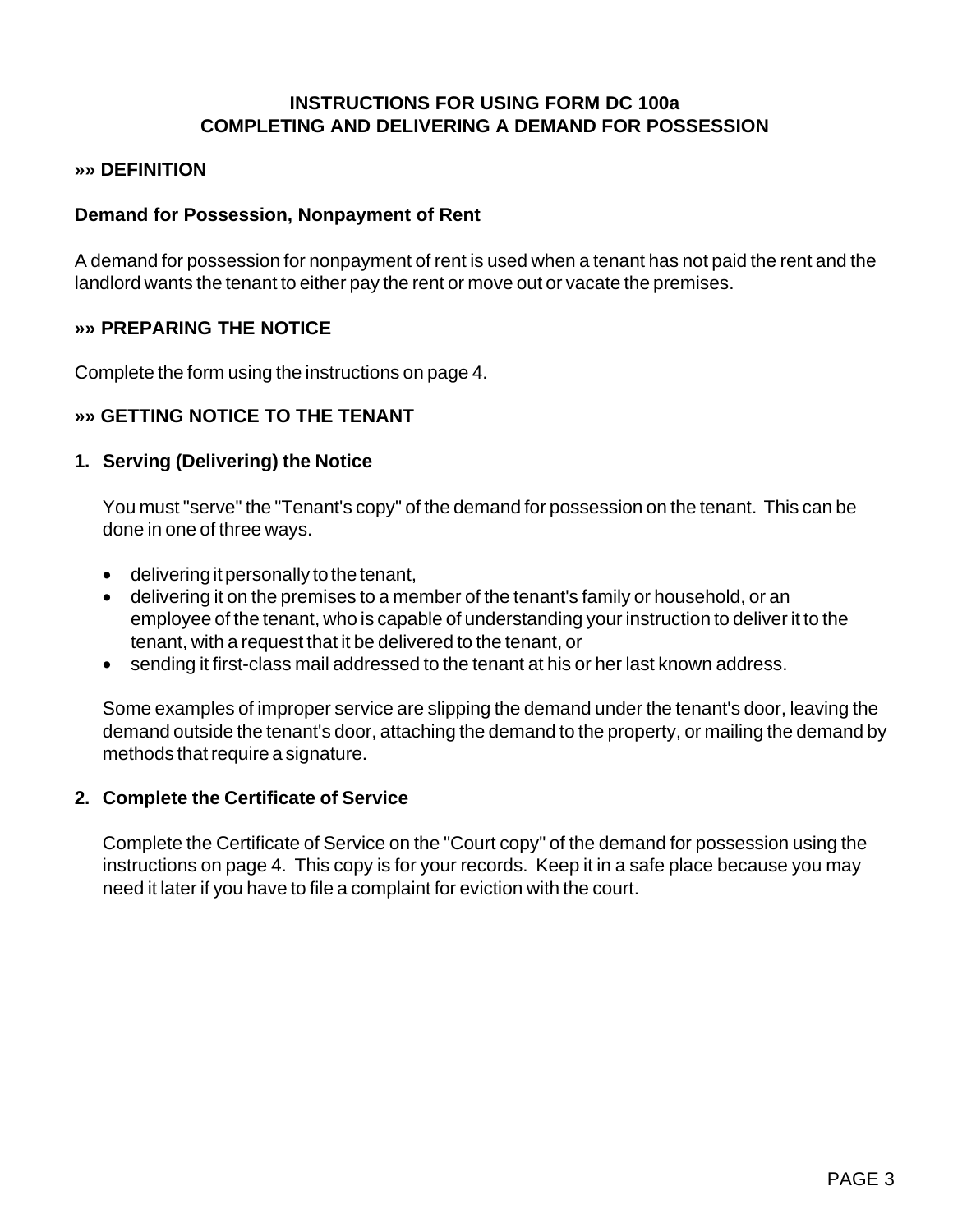## **INSTRUCTIONS FOR COMPLETING "DEMAND FOR POSSESSION, NONPAYMENT OF RENT"**

## **Please print neatly. After filling in the form, you will need to print both copies of the form.**

Items A through E must be completed before delivering your notice to the tenant. Please read the instruction for each item. Then fill in the correct information for that item on the form.

- $\bf{(A)}$  Write in the name of the tenant and the address where you will be delivering the notice. This address may be where the tenant lives or does business and it may be different than the address of the rental property.
- $\bf (B)$  Write your name in the line that says "Name (type or print)."
- **C** Write in the amount of the rent owed.
- **D** Write in the box the complete address or a complete description of the rental property if different than the mailing address in  $(A)$ above. If this address is the same as the mailing address, write in the box "Same" as mailing address."
- $\mathsf{E} \setminus \mathsf{W}$ rite in the date, sign your name, and write in your address and telephone number.

Deliver the Tenant's copy to the tenant.

Read page 3 of this packet for details on delivering this notice to the tenant.

 $\mathsf{F})$  On the date you deliver the notice, write in the date. Write in the name of the person to whom you delivered the notice. Check the box in front of the statement that best describes how you delivered the notice. Sign your name.

#### **You should read this booklet for directions on the legal process.**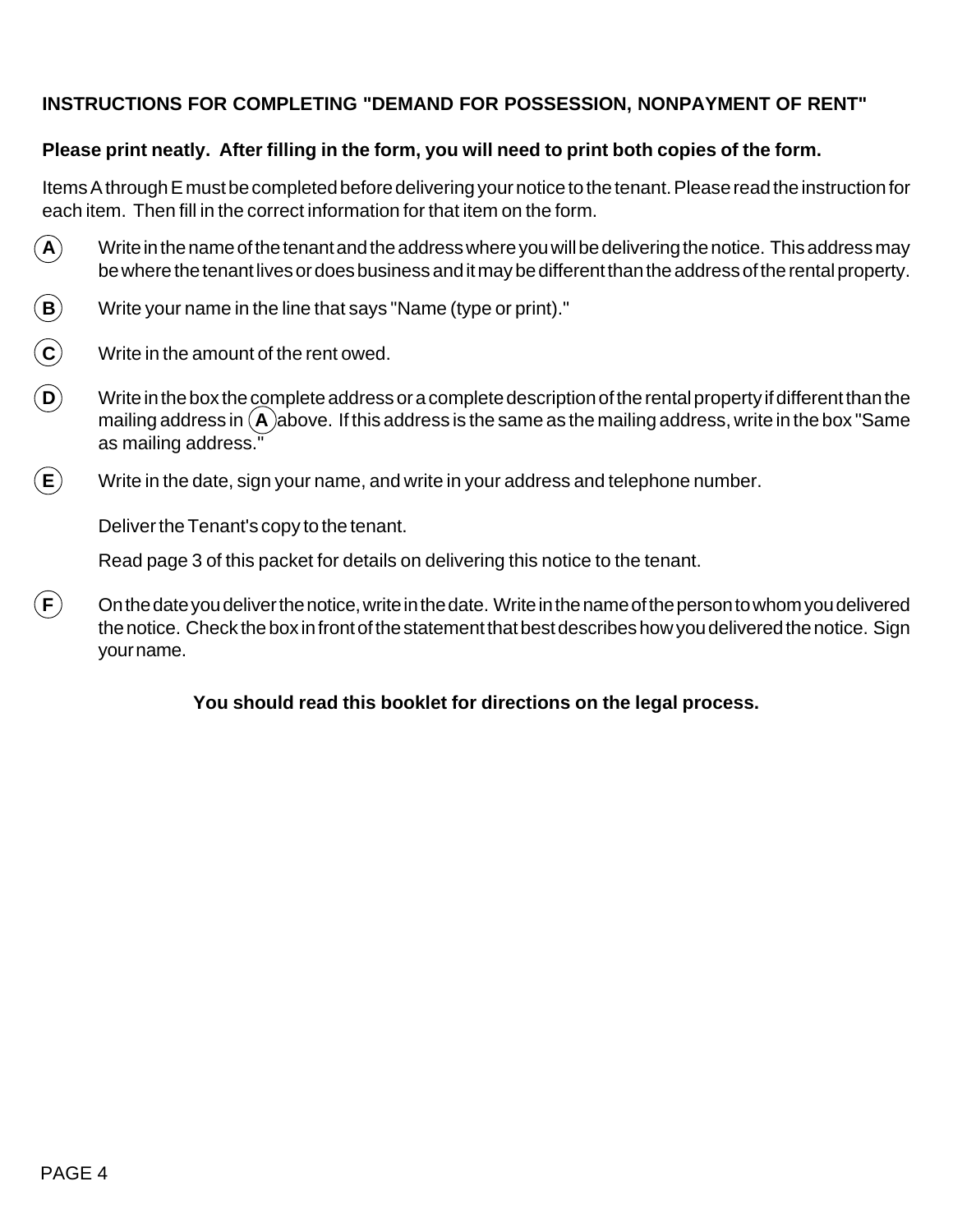Complete all blanks. You can fill out the form by tabbing to each item or you can move the mouse to each item. Check box items must be selected by using the mouse.

| Approved, SCAO<br><b>STATE OF MICHIGAN</b>                                    | <b>DEMAND FOR POSSESSION</b><br><b>NONPAYMENT OF RENT</b><br><b>Landlord-Tenant</b> |                                                                                                                                                                                                                                                     |
|-------------------------------------------------------------------------------|-------------------------------------------------------------------------------------|-----------------------------------------------------------------------------------------------------------------------------------------------------------------------------------------------------------------------------------------------------|
| $\mathbf{A}$                                                                  |                                                                                     |                                                                                                                                                                                                                                                     |
| TO:                                                                           |                                                                                     | Notice to mobile home owners who rent<br>land in a mobile home park:                                                                                                                                                                                |
|                                                                               | evict you.                                                                          | If you have been late on payments on three or<br>more occasions during any 12-month period and<br>the park owner has given you a written demand for<br>possession for nonpayment of rent on each<br>occasion, the park owner may have just cause to |
| $\mathbf{B}$                                                                  |                                                                                     | C                                                                                                                                                                                                                                                   |
| 1. Your landlord/landlady, Name (type or print)<br>$\mathbf D$                |                                                                                     | says that you owe \$<br>rent:                                                                                                                                                                                                                       |
| Address or description of premises rented (if different from mailing address) |                                                                                     |                                                                                                                                                                                                                                                     |

- 2. If you owe this rent, you must do one of the following within 7 days from the date this notice was served. a. Pay the rent owed. **or** b. Move out or vacate the premises. If you do not do one of the above, your landlord/landlady may take you to court to evict you. If you move out or vacate, you may still owe rent.
- 3. If your landlord-landlady takes you to court to evict you and if you have paid the rent, or if you believe there is a good reason why you do not owe the rent, you will have the opportunity to present the reasons why you believe you should not be evicted.

4. If you believe there is a good reason why you do not owe the rent claimed by your landlord/landlady, you can have a lawyer  $\mathbf{\widehat{E}}$  advise you. Call him or her soon.

| Date                                                                                                                                                                                                                                                                                                                 |                       |                               |  |  |
|----------------------------------------------------------------------------------------------------------------------------------------------------------------------------------------------------------------------------------------------------------------------------------------------------------------------|-----------------------|-------------------------------|--|--|
| Signature of owner of premises or agent                                                                                                                                                                                                                                                                              |                       |                               |  |  |
| Address                                                                                                                                                                                                                                                                                                              |                       |                               |  |  |
| City, state, zip                                                                                                                                                                                                                                                                                                     | Telephone no.         |                               |  |  |
| F                                                                                                                                                                                                                                                                                                                    |                       | <b>CERTIFICATE OF SERVICE</b> |  |  |
| I certify that on<br>Date                                                                                                                                                                                                                                                                                            | served this notice on | Name                          |  |  |
| delivering it personally to the person in possession.<br>by<br>delivering it on the premises to a member of his/her family or household or an employee of suitable age and discretion<br>with a request that it be delivered to the person in possession.<br>first-class mail addressed to the person in possession. |                       |                               |  |  |
|                                                                                                                                                                                                                                                                                                                      |                       | Signature                     |  |  |
|                                                                                                                                                                                                                                                                                                                      |                       |                               |  |  |

Court copy (to be copied, if necessary, to attach to the complaint)